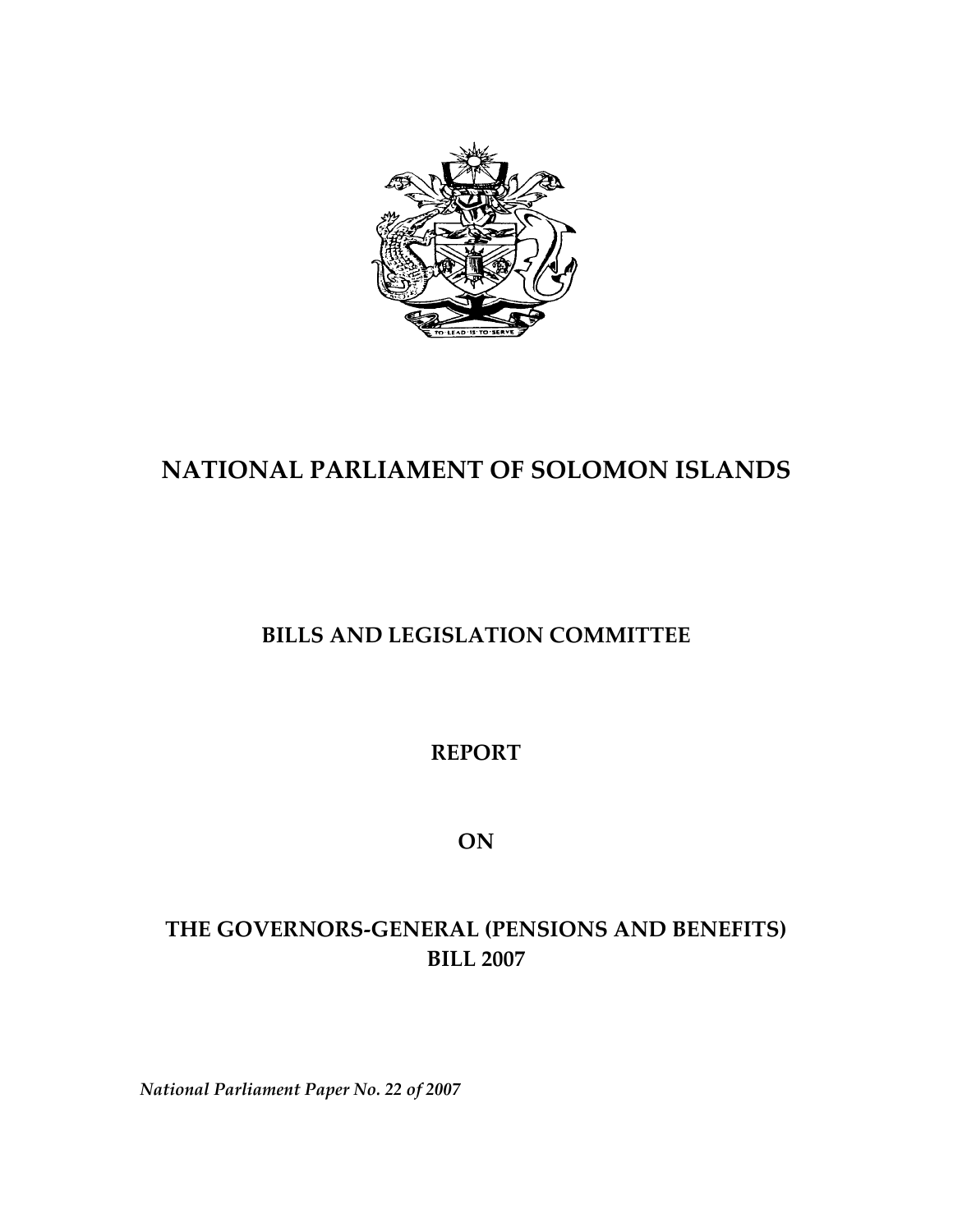## **CONTENTS**

- 1. TERMS OF REFERENCE
- 2. FUNCTIONS

### 3. MEMBERSHIP

- 4. PURPOSE OF THE BILL
- 5. OBSERVATIONS
- 6. RECOMMENDATIONS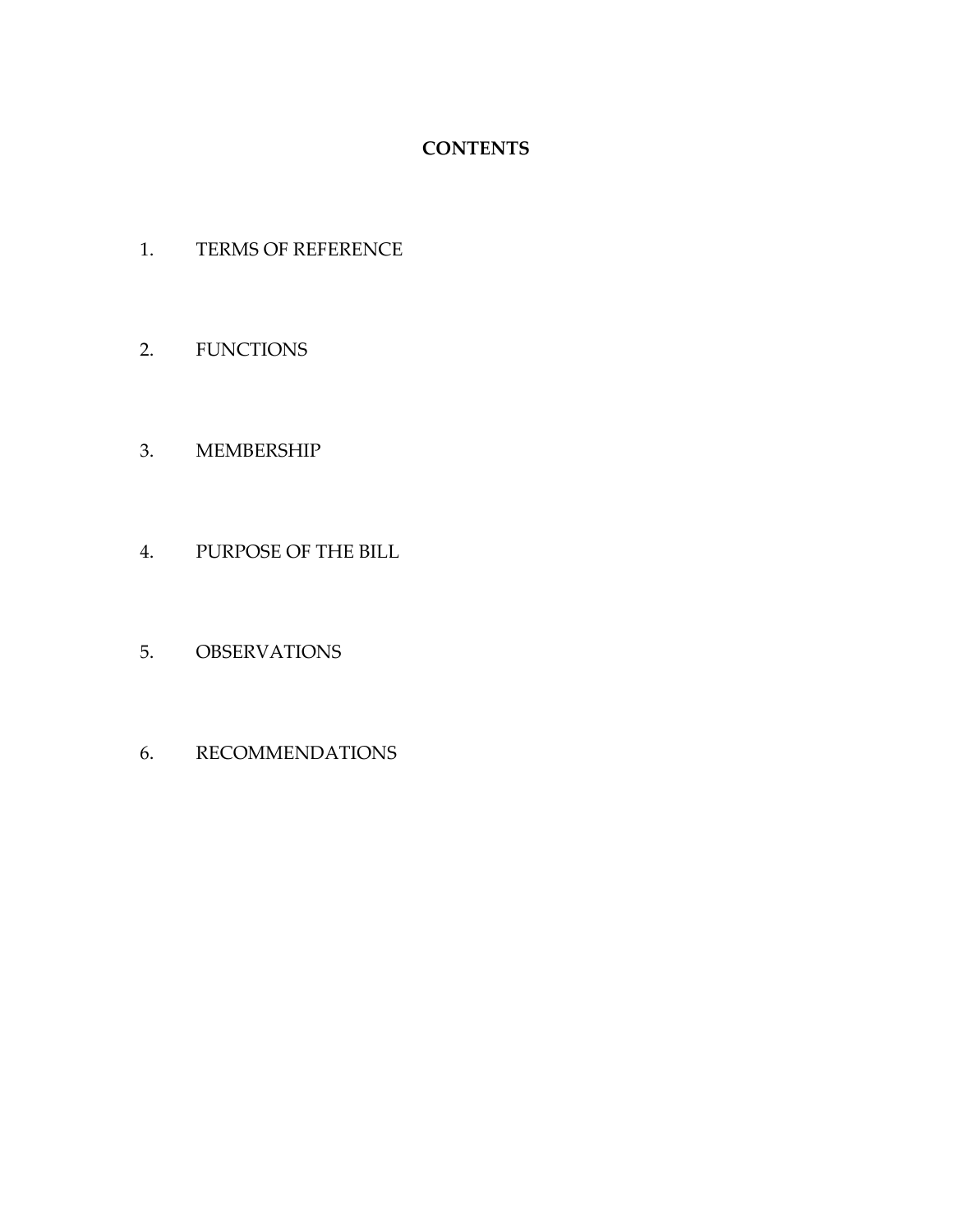#### **TERMS OF REFERENCE**

To examine and report to Parliament the Committee's observations and recommendations on:‐

#### **"The Governors‐General (Pensions and Benefits) Bill 2007"**

#### 2. **FUNCTIONS**

In accordance with Section 62 of the Constitution as read with Section 71 of the Standing Orders, the Bills and Legislation Committee's functions in addition to the provisions in Standing Orders 50 and 55, shall be to:‐

- (a) examine such matters as may be referred to it by Parliament or the Government;
- (b) review all draft legislation prepared for introduction into Parliament;
- (c) examine all subsidiary legislation made under any Act so as to ensure compliance with the Acts under which they are made;
- (d) monitor all motions adopted by Parliament which require legislative action;
- (e) review current or proposed legislative measures to the extent it deems necessary;
- (f) examine such other matters in relation to legislation that, in the opinion of the Committee require examination; and
- (g) make a written report to each Meeting of Parliament containing the observations and recommendations arising from the Committee's deliberations.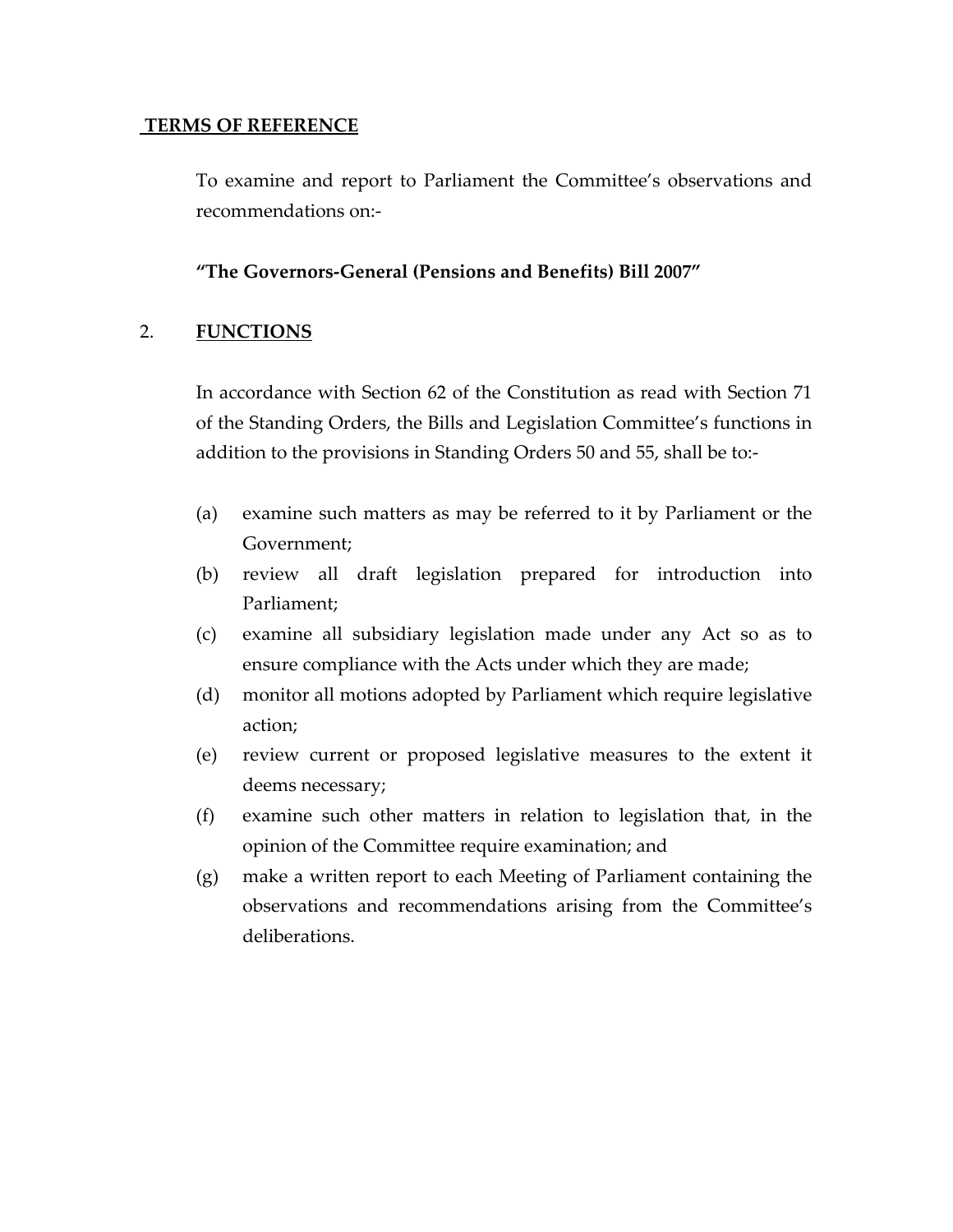#### 3. **MEMBERSHIP**

The Membership of the Bills & Legislation Committee comprises the following four members:

| Hon. Edward J. Huniehu, MP | Chairman       |
|----------------------------|----------------|
| Hon. Peter Boyers, MP      | Member         |
| Hon. Seth Gukuna, MP       | $\prime\prime$ |
| Hon. Laurie Chan, MP       | $\prime$       |

## 4. **PURPOSE OF THE GOVERNORS‐GENERAL (PENSIONS AND BENEFITS) BILL 2007**

The objects and reasons as stated in the Bill are to:

"Provide pensions and other benefits for persons who cease to hold the Office of the Governor‐General and for their widows and children and to provide for matters incidental to the foregoing or connected therewith."

#### 5. **OBSERVATIONS**

The Bills and Legislation Committee met on Friday 2 February and Monday 5 February 2007 to examine and make its observations and recommendations on **"The Governors‐General (Pensions and Benefits) Bill 2007"**.

The Committee welcomes the initiative taken by the current Government to bring the Bill to Parliament. However, it notes the following issues:

#### **Costing**

The Committee is concerned about the overall cost of the proposal and its impact on other areas of public service delivery. The Committee requested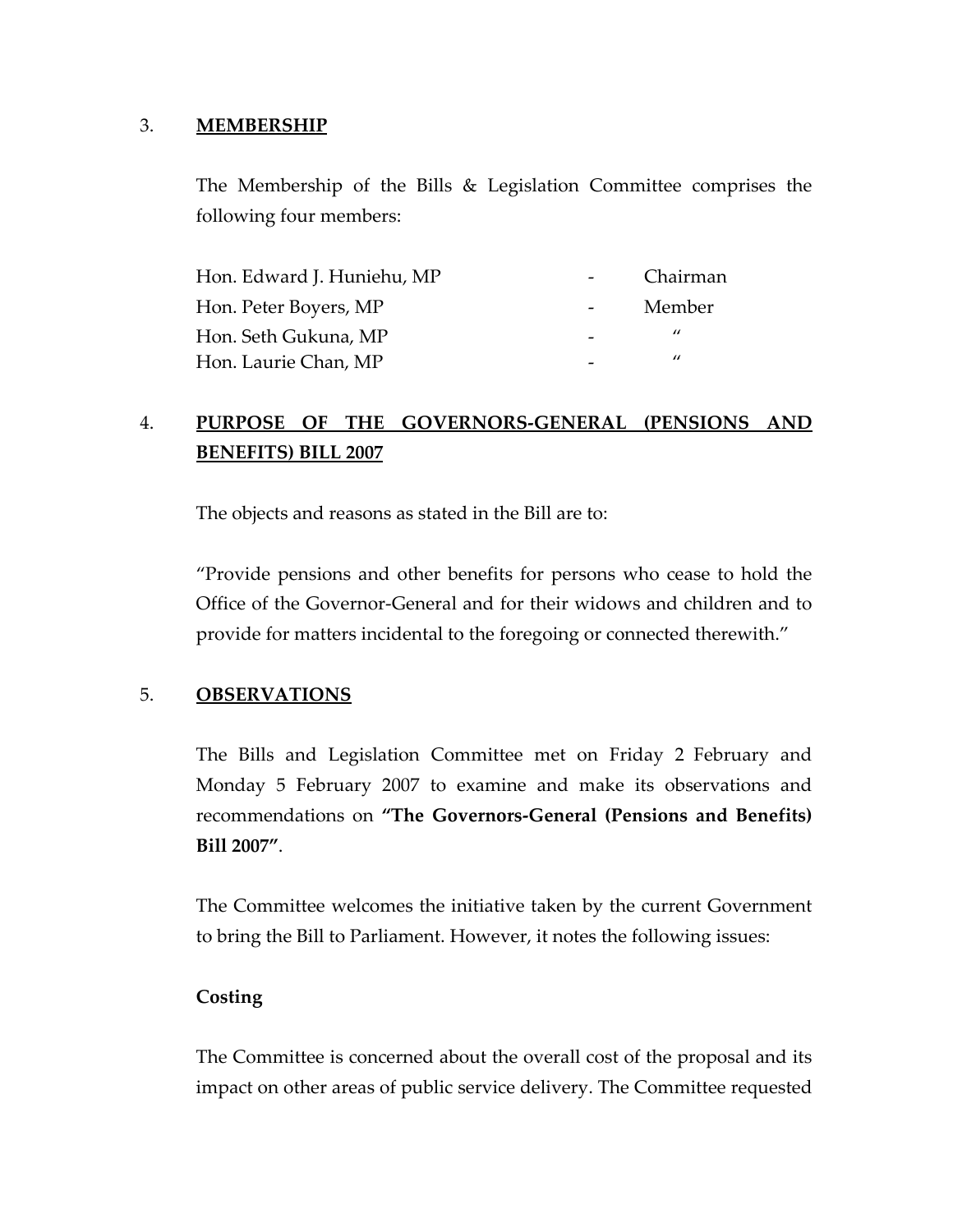that the Office of the Prime Minister furnish it with a summary of costs associated with the proposal to give the Committee a clear understanding of the financial impact of the Bill and to inform Members prior to the debate on the Bill in the House. The Office of the Prime Minister undertook to do this and has provided the Committee with the following information:

#### **Table 1 – Budgetary Implications for 2007**

| 1. Governor General:<br>Annual Salary - current<br>incumbent |                                                                                                                         | 130,000.00 | (tax free)     |                      |  |
|--------------------------------------------------------------|-------------------------------------------------------------------------------------------------------------------------|------------|----------------|----------------------|--|
| Clause                                                       | Particulars                                                                                                             |            | Amount(SBD)/yr | previousGG(total)/yr |  |
| clause 5                                                     | pension - @ 60% of salary                                                                                               |            | 78,000.00      | 312,000.00           |  |
| clause $9(1)$                                                | terminal grant or ex-gratia payment                                                                                     |            | 75,000.00      | 375,000.00           |  |
| clause 10                                                    | official residence - free of rent <sup>1</sup>                                                                          |            | 120,000.00     | 480,000.00           |  |
| clause 10                                                    | water - paid by government <sup>2</sup>                                                                                 |            | 6,000.00       | 24,000.00            |  |
| clause 10                                                    | gas - paid by government <sup>3</sup>                                                                                   |            | 3,600.00       | 14,400.00            |  |
| clause 10                                                    | electricity - paid by government <sup>4</sup>                                                                           |            | 6,000.00       | 24,000.00            |  |
| clause 11                                                    | official vehicle - for normal duties <sup>5</sup>                                                                       |            | 150,000.00     | 600,000.00           |  |
| clause 12                                                    | medical treatment as prescribed for public servants <sup>6</sup>                                                        |            | 6,000.00       | 24,000.00            |  |
| clause 13                                                    | protocols/courtesies/benefits'                                                                                          |            | 3,000.00       | 12,000.00            |  |
|                                                              | <b>TOTAL</b>                                                                                                            |            | 447,600.00     | 1,865,400.00         |  |
|                                                              |                                                                                                                         |            |                |                      |  |
| 2. Governor General Spouse:                                  |                                                                                                                         |            |                |                      |  |
| Clause                                                       | Particulars                                                                                                             |            | Amount(SBD)/yr |                      |  |
| clause $6(1)(b)$                                             | pension for widow - @ 40% of pension receivable by<br>the pensioner<br>ex-gratia payment for widow - $@$ 50% of payment |            | 31,200.00      |                      |  |
| clause $9(2)$                                                | received by GG                                                                                                          |            | 37,500.00      |                      |  |

The committee notes that the figures relating to the pension provided for under clause 5 are based on the calculation of costs prospectively (2007 onwards) and don't provide the total retrospective costs on the consolidated fund.

<u>.</u>

<span id="page-4-0"></span><sup>&</sup>lt;sup>1</sup> Accommodation is calculated at \$10,000.00 per month (consistent with rate for Ministers in PER 2006)

<span id="page-4-1"></span><sup>&</sup>lt;sup>2</sup> Water bill is based on average usage of \$500.00 per month

<span id="page-4-2"></span><sup>&</sup>lt;sup>3</sup> Gas bill is based on average usage of \$300.00 per month

<span id="page-4-3"></span><sup>&</sup>lt;sup>4</sup> Electricity bill is based on average usage of \$500.00 per month

<span id="page-4-4"></span> $^5$  Cost of official vehicle is calculated at \$150,000.00 per vehicle  $^6$  Modical treatment bill is estimated at \$500.00 per month

<span id="page-4-5"></span> $6$  Medical treatment bill is estimated at \$500.00 per month

<span id="page-4-6"></span> $7 \text{ Cost of protocols, courtesies and benefits is estimated at $250.00 per month}$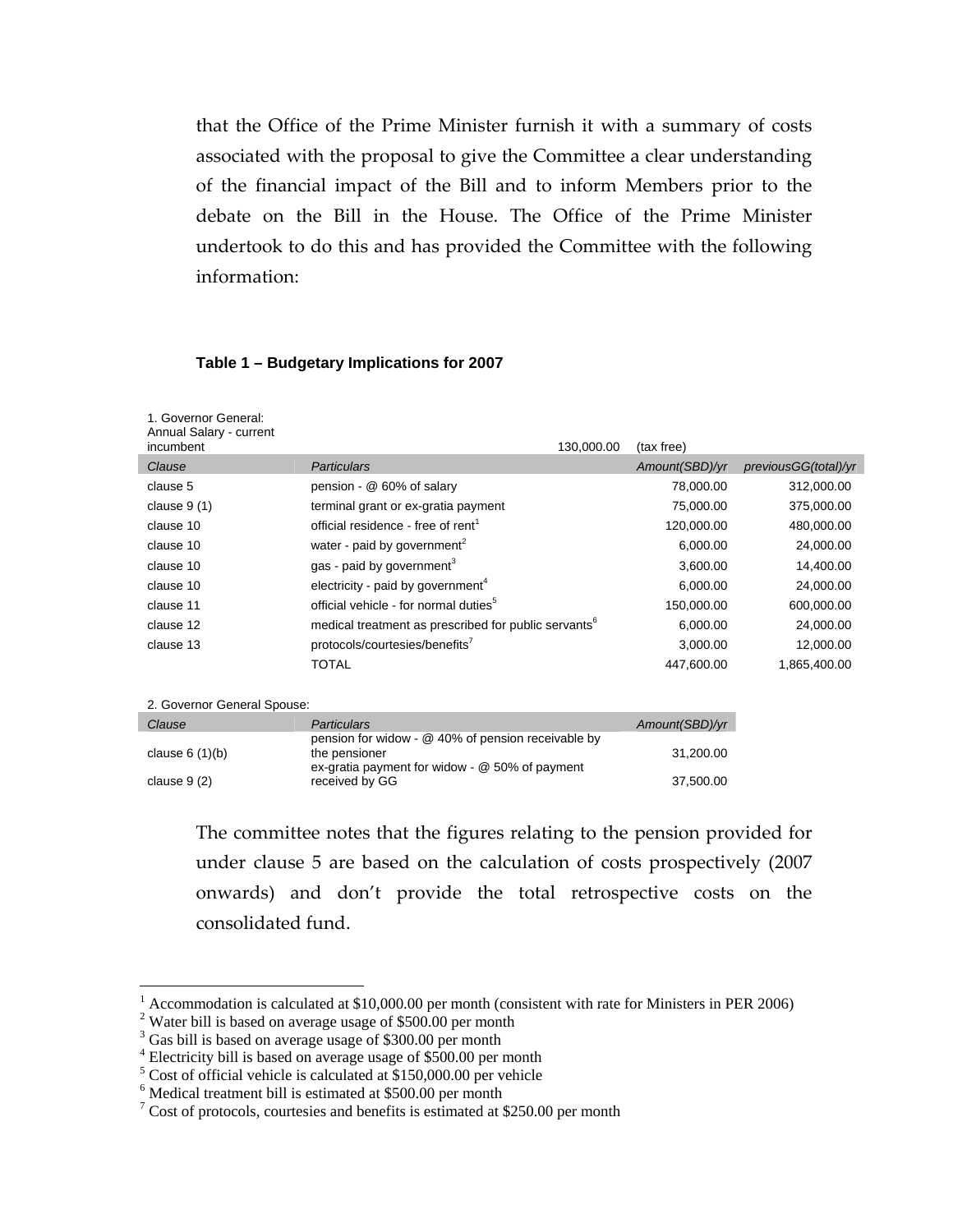#### **Precedence**

The Committee is also concerned that the Bill may encourage other constitutional post holders to demand pensions and benefits of a similar nature. This may have serious consequences for government expenditure in the future.

### **Retrospectivity**

A principle of law which the Bills and Legislation committee identified as a matter of concern is that the Bill encompasses retrospective legislation. Although in this case the Bill only provides a retrospective benefit, one of the key principles of law making is that laws are prospective, open and clear.

Retrospectivity literally means that the law 'looks backwards' by dealing with cases that came into existence in the past. This in effect changes the law as it applied to circumstances in the past. In other words, matters which were regulated by earlier law until the new law is passed are now subject to the new law.

None the less, the committee is of the view that "Parliament may authorize retrospective legislation, but this is an exception to the general principle that legislation should deal with future acts and not alter the character and past transactions lawfully carried out".

#### **Gender**

The Committee also noted that gender neutral legislation is not evident in the Bill's current drafting style, as there is continuous use of gender specific nouns. Whilst the Committee is aware that there are provisions for the interpretation of gender specific nouns in the Interpretation and General Provisions Act 1995, the Committee is of the view that legislation coming before Parliament should be drafted in plain English and be gender neutral.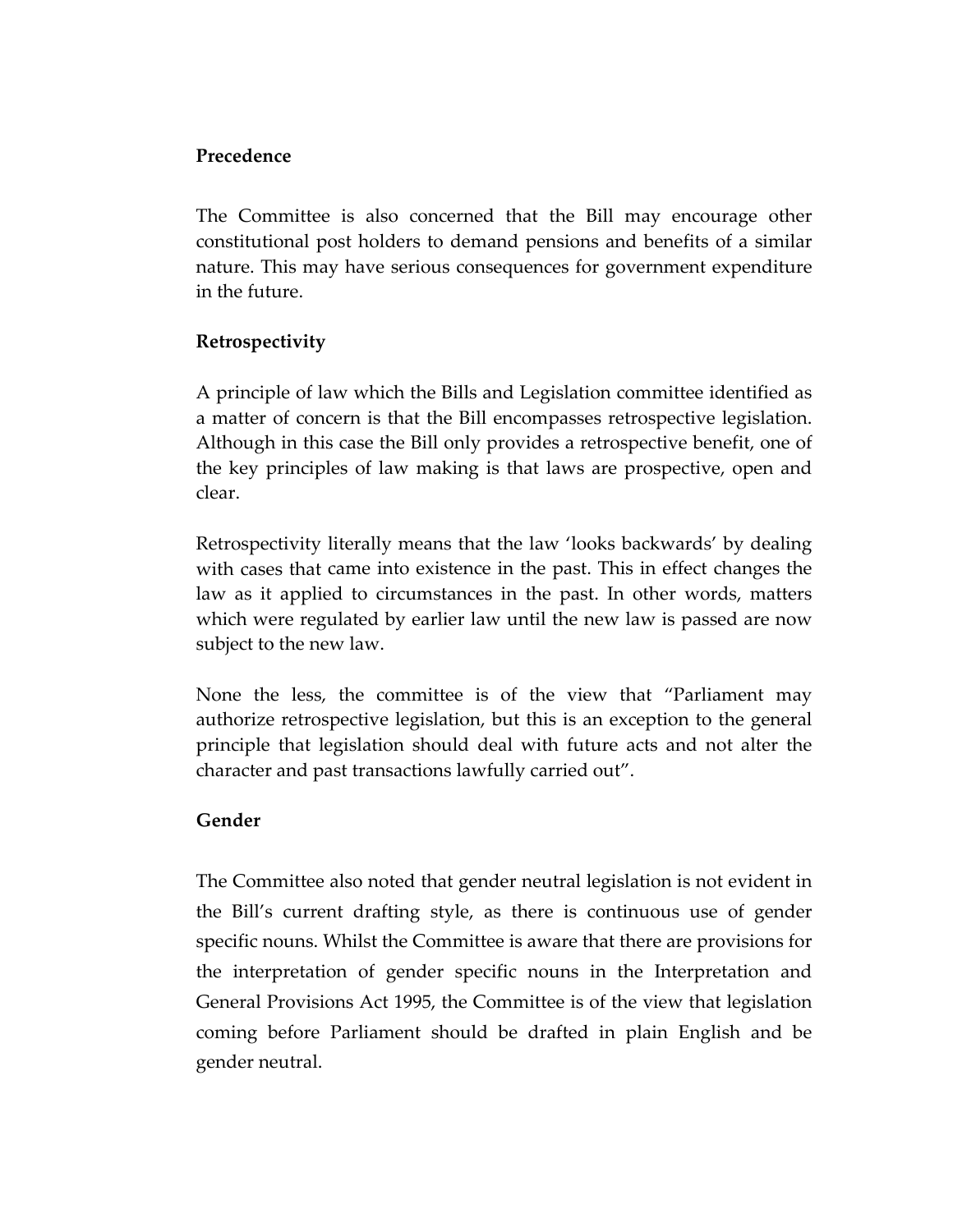#### **Section 9 (1): Terminal Grant for Governors‐General**

The proposed subsection of the Bill provides for a terminal grant or ex‐ gratia payment of \$75,000.00 or such greater sum, equivalent to and payable to a Prime Minister under current Parliamentary Entitlements Commission Regulations for each term of office he served.

The Committee does not agree with the provisions of this section. Particularly, it is concerned that the linking of the Terminal Grant to the post of the Prime Minister potentially politicizes the matter at hand. The Committee is of the view that the post of the Governor‐General is not comparable to the Prime Minister's post and therefore should not be referred to in the subsection. The Committee also sought clarification on how this amount was calculated. The Committee recommends that the government amend the Bill so that the terminal grant is equivalent to the current annual salary payable to the incumbent. This is a sensible and transparent way of providing the benefit and linking that benefit to future increases in the salary of the Governor General, which avoids the requirement of regular future amendments to update the benefit. While the proposal increases the amount of the benefit proposed in the Bill the committee is of the view that this is largely offset by its next recommendation for section 9 (2).

#### **Section 9 (2): Terminal Grant for Spouse**

This subsection provides for the spouse of the Governor‐General to receive an ex‐gratia payment equivalent to fifty percent of the payment received by the Governor‐General pursuant to subsection 1. The Committee is of the view that there is no requirement for the spouse to receive an ex‐gratia payment on the basis that terminal grants are usually awarded to post‐holders for their service in office.